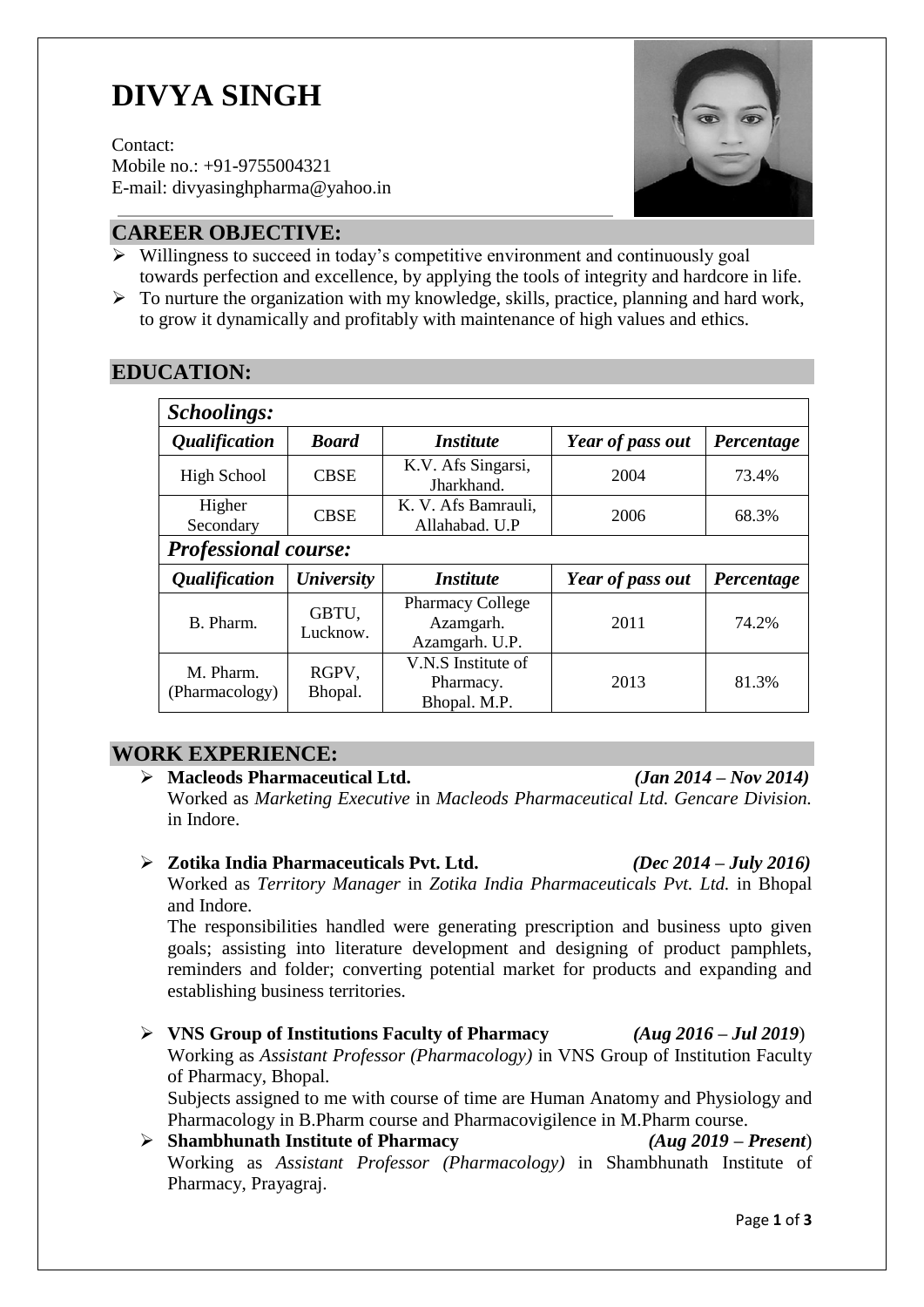#### **ACHIEVEMENTS:**

- Qualified **GPAT 2011** with **AIR 3476**.
- Qualified **GPAT 2020** with **AIR 1021**
- Top rank holder in M.Pharm. Pharmacology dept. VNSIP.
- $\triangleright$  Established successfully a very new pharma company and products with good share of sale in market.
- Participated in many school level, college level and social cultural activities.

#### **B.PHARMA. TRAINING:**

#### **Bio-Med Healthcare Products Pvt. Ltd. Faridabad, Haryana.**

*21.June.2010 – 17.July.2010***:** One month training in manufacturing and quality control of the IV cannulas and other related bio-disposable in B.Pharma 3rd year.

#### **M.PHARMA. RESEARCH PROJECT:**

 Studies on *Asteracantha longifolia* for Antidiabetic Activity in Alloxan Induced Diabetes in Rats.

### **EXTRA CURRICULAR ACTIVITIES**

#### **Conference attended**

- Attended Indian Pharmaceutical Congress (IPC)-59<sup>th</sup> held in 2007 in BHU, Varanasi.
- $\triangleright$  Attended one day seminar organized by Institute of Pharmaceutical Education & Research (IPER) on topic "Good Manufacturing Practices" in 2007.
- Attended UGC sponsored National Conference on topic "Current Status & Challenges in Pharmacy & Healthcare" held in CSJMU Kanpur in 2010.
- Attended IPSCON 2012, Annual Conference of Indian Pharmacological Society and International Conference On "Navigating Pharmacology Towards Safe & Effective Therapy", held in Nagpur from  $5<sup>th</sup> - 7<sup>th</sup>$  January 2013.

### **Presentation:**

 $\triangleright$  Presented poster on topic "Effect Of Co-Enzyme O-10 In Combination With Progesterone On Myocardial Ischemia/Reperfusion Injury In Rats" in IPSCON 2012, Annual Conference Of Indian Pharmacological Society And International Conference, held in Nagpur from  $5<sup>th</sup> - 7<sup>th</sup>$  January 2013.

# **Participation:**

- $\triangleright$  Volunteered in Indian Pharmaceutical Congress (IPC) -59<sup>th</sup> held in 2007 in BHU, Varanasi.
- Volunteered in Arogya Health Camp organized by Faculty of Pharmacy, VNS Group of Institutes in collaboration with Janvi Diabetes Care and Medicine Centre.
- Participated and coordinated various functions and events of school and college.

#### **TECHNICAL SKILLS:**

Ease in handling sophisticated lab instruments and apparatus, expertise in animal handling, dosing, blood collection; fluent in English and Hindi and very communicative. Sound computer skills and knowledge of operating microsoft office.

#### **HOBBIES:**

Reading, knowledge sharing, travelling, listening songs, gardening, driving, net surfing.